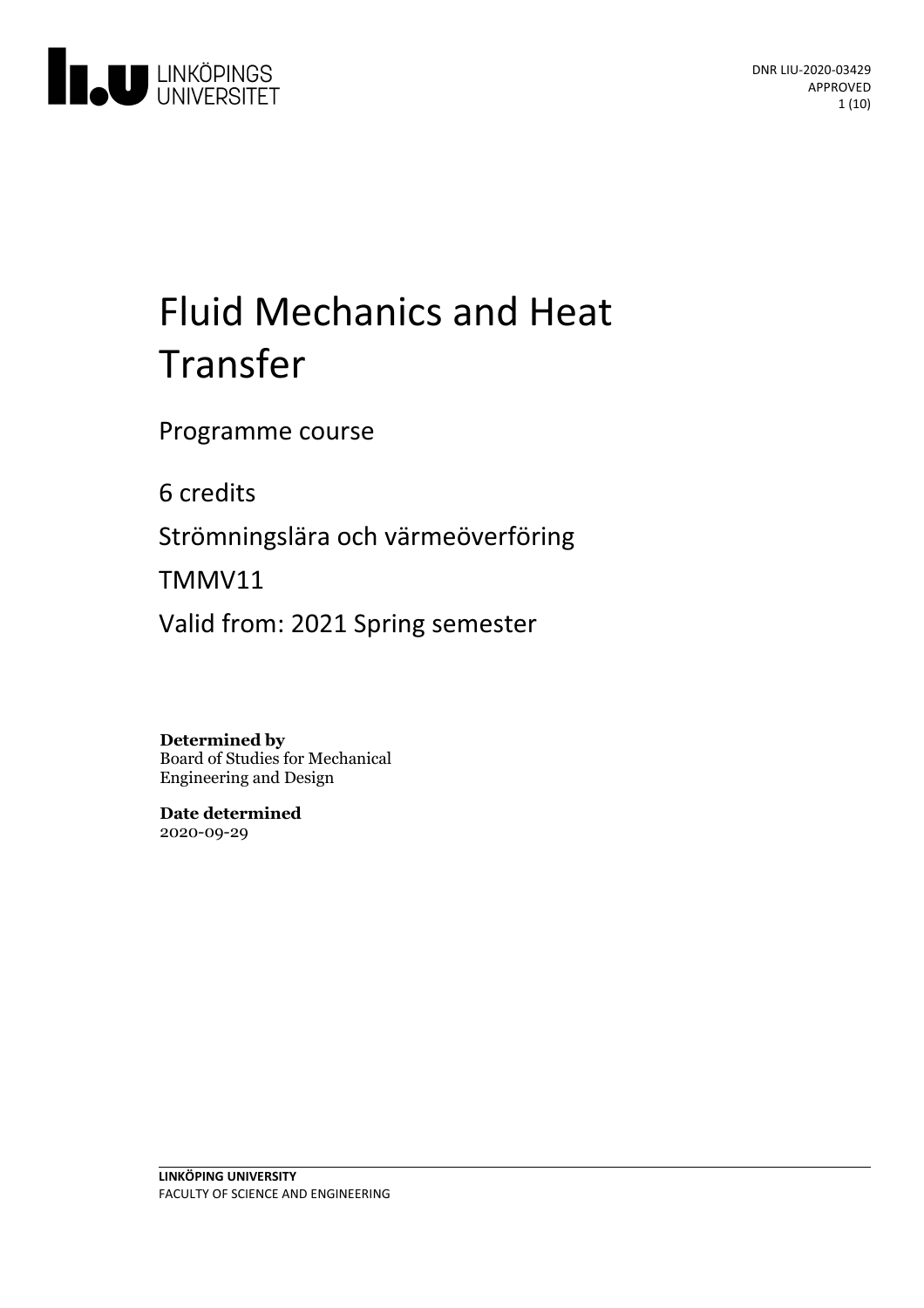# Main field of study

Energy and Environmental Engineering, Mechanical Engineering

Course level

First cycle

### Advancement level

 $G<sub>2</sub>X$ 

# Course offered for

- Master of Science in Industrial Engineering and Management International
- Master of Science in Industrial Engineering and Management
- Master of Science in Design and Product Development
- Master of Science in Applied Physics and Electrical Engineering International
- Master of Science in Applied Physics and Electrical Engineering
- Master of Science in Energy Environment Management

### Prerequisites

Calculus, Algebra and Thermodynamics.

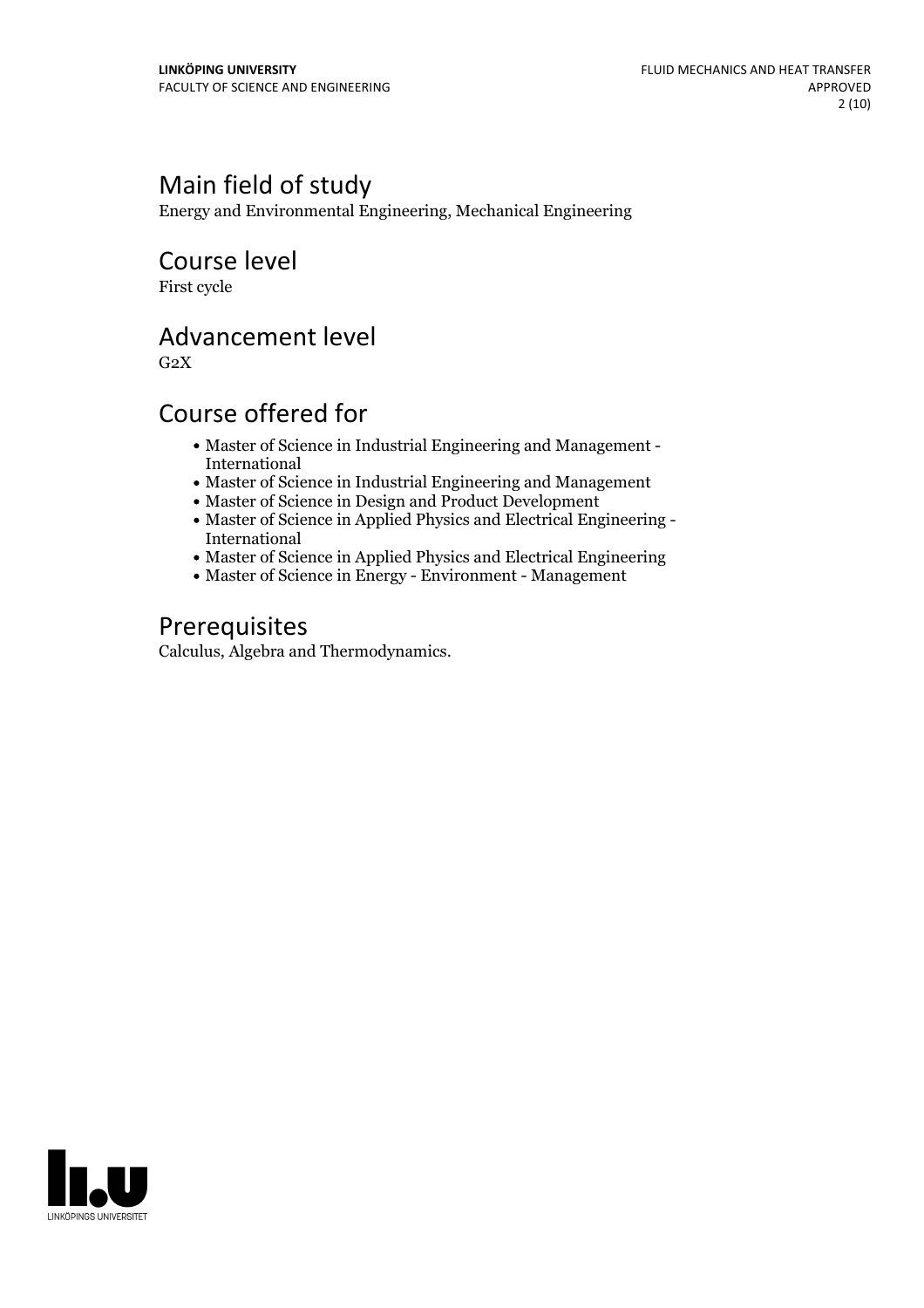# Intended learning outcomes

The course will provide knowledge of fluid mechanics and heat transfer, to be able to analyze and apply formulas and relationships regarding flow and heat exchange in technical constructions, and further to create understanding of fluid mechanics and heat transfer in technical applications. The course should give knowledge of moist air and its psychometric chart. After the course the student should be able to:

- describe and define fundamental concepts and relations within fluid mechanics and heat transfer, such as relations for flowing fluids and heat exchange.<br>• give an account of and analyze technical applications such as flow in pipes
- and heat exchangers.<br>• give an account of and apply fundamentals within moist air, and use the
- psychrometric chart.<br>• analyze and calculate engineering problems of the character treated during
- 
- 
- analyze and explain phenomena of fluid mechanics and heat transfer.<br>• perform laboratory work, evaluate the results and write laboratory report.<br>• identify obviously unreasonable results.<br>• contribute to a durable develo
- 
- from the course to realize technical solutions that give an efficient use of energy under consideration of among other things environmental issues both national and international.

### Course content

The allotted course time is divided into three main sections:

- 1. Fluid Mechanics
- 2. Heat Transfer
- 3. Dry and Atmospheric air

Science of motion: Fundamental relationships for flowing fluids. Boundary layers. Impulse batches. Boundary layer separation. Flow around bodies. Flow in pipes and channels. Heat transfer. Basic theories for heat exchange. Thermal conduction, convection and radiation. Thermal transmittance. Technical applications of heat exchange, such as a heat exchanger. Moist air: fundamentals concepts and relations. The psychrometric chart and its use, for example determination of the dew-point temperature, mixing processes, heating and cooling.

# Teaching and working methods

The course is organized in lectures, seminars and laboratory work.

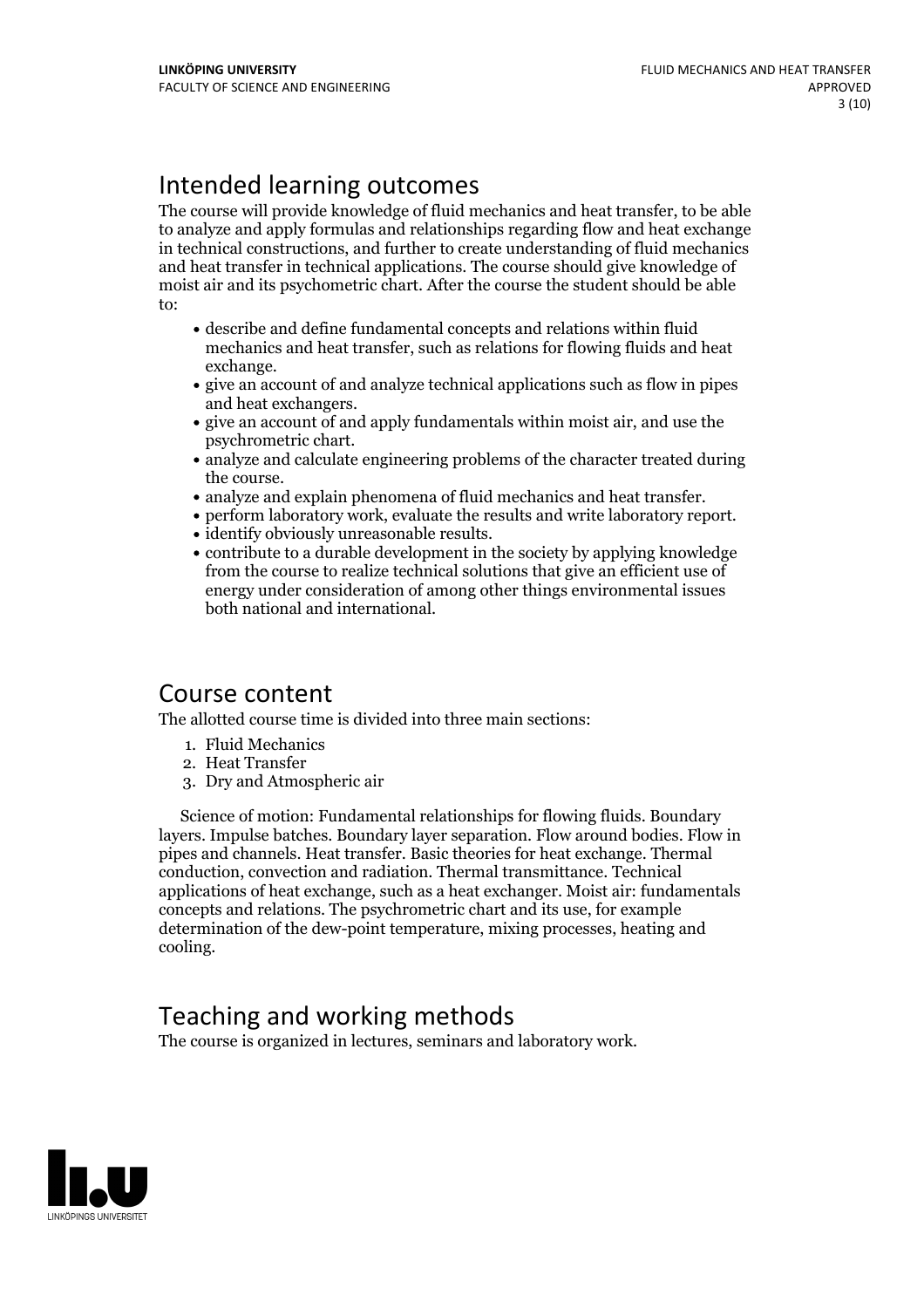### Examination

| TEN <sub>1</sub> | Written examination | 4.5 credits | U, 3, 4, 5 |
|------------------|---------------------|-------------|------------|
| LAB <sub>1</sub> | Laboratory work     | 1.5 credits | U.G        |

### Grades

Four-grade scale, LiU, U, 3, 4, 5

# Other information

Supplementary courses: Courses in Applied Thermodynamics and Fluid Mechanics, Engineering Mechanics, Fluid and Mechanical Engineering Systems and Energy Systems.

#### **About teaching and examination language**

The teaching language is presented in the Overview tab for each course. The examination language relates to the teaching language as follows:

- If teaching language is Swedish, the course as a whole or in large parts, is taught in Swedish. Please note that although teaching language is Swedish, parts of the course could be given in English. Examination language is
- Swedish.<br>• If teaching language is Swedish/English, the course as a whole will be taught in English if students without prior knowledge of the Swedish language participate. Examination language is Swedish or English
- (depending on teaching language).<br>• If teaching language is English, the course as a whole is taught in English.<br>Examination language is English.

#### **Other**

The course is conducted in a manner where both men's and women's

experience and knowledge are made visible and developed. The planning and implementation of <sup>a</sup> course should correspond to the course syllabus. The course evaluation should therefore be conducted with the course syllabus as a starting point.

### Department

Institutionen för ekonomisk och industriell utveckling

# Director of Studies or equivalent

Roland Gårdhagen

Examiner

Ingrid Andersson

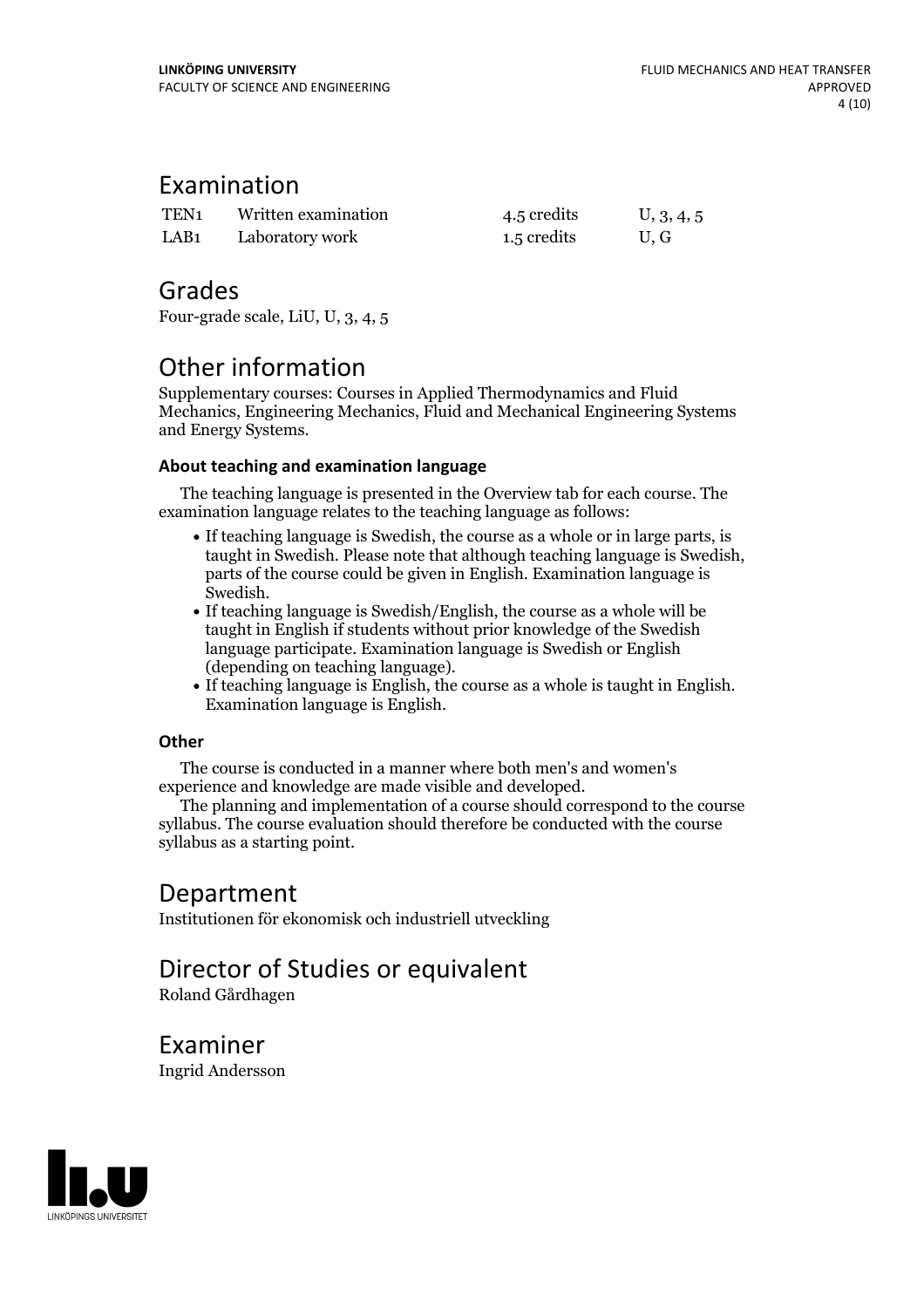### Course website and other links [Lisam](https://studieinfo.liu.se/Lisam)

# Education components

Preliminary scheduled hours: 48 h Recommended self-study hours: 112 h

# Course literature

#### **Books**

Cengel, Yunus A., Turner, Robert H. och Cimbala, John M, *Fundamentals of Thermal-Fluid Sciences* McGraw-Hill Storck, Karlsson, Andersson, Renner och Loyd, *Formelsamling i termo- och fluiddynamik*

#### **Compendia**

Course materials from Mekanisk värmeteori och strömningslära.

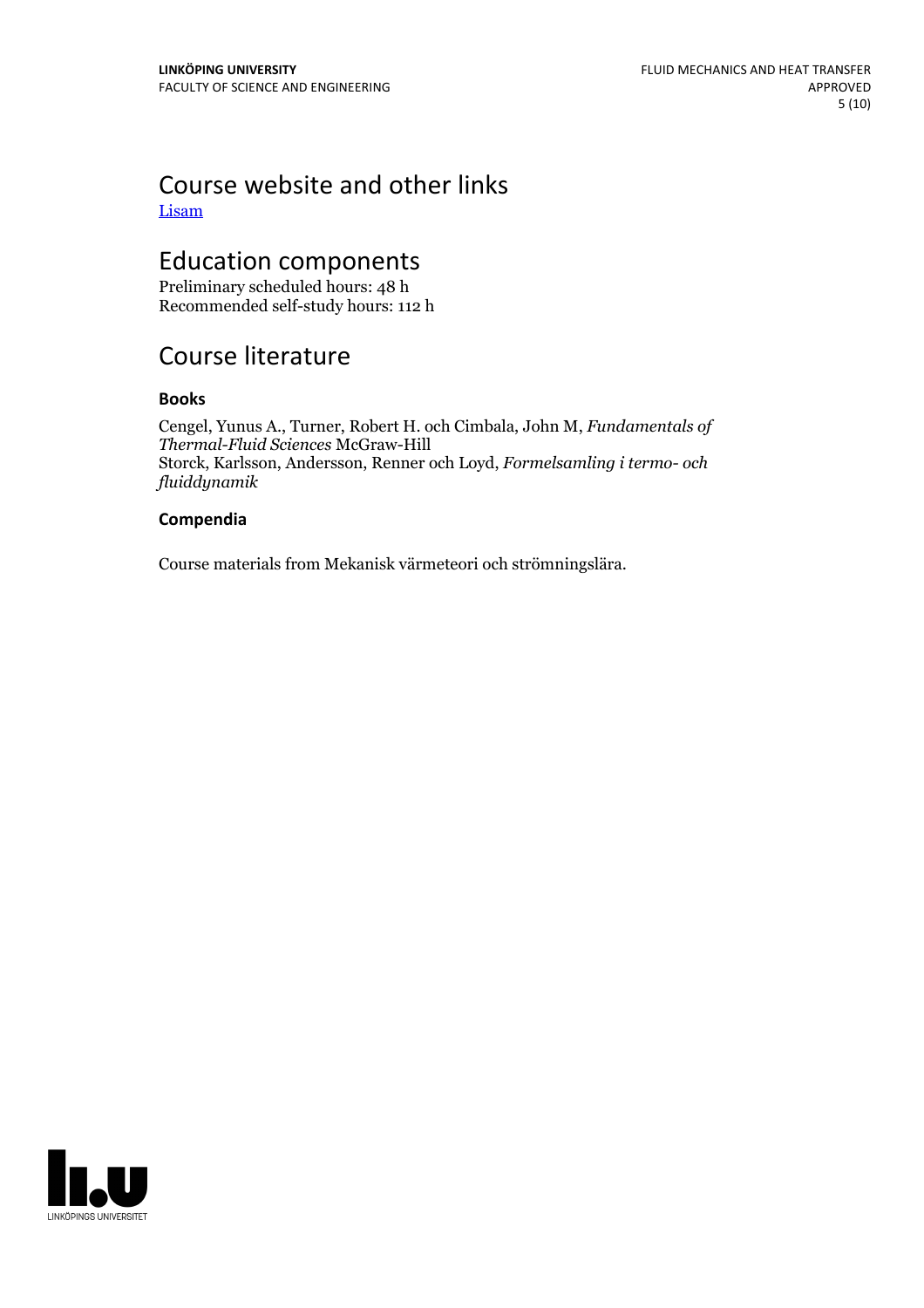# **Common rules**

### **Course syllabus**

A syllabus must be established for each course. The syllabus specifies the aim and contents of the course, and the prior knowledge that a student must have in order to be able to benefit from the course.

### **Timetabling**

Courses are timetabled after a decision has been made for this course concerning its assignment to a timetable module.

#### **Interrupting a course**

The vice-chancellor's decision concerning regulations for registration, deregistration and reporting results (Dnr LiU-2015-01241) states that interruptions in study are to be recorded in Ladok. Thus, all students who do not participate in a course for which they have registered must record the interruption, such that the registration on the course can be removed. Deregistration from <sup>a</sup> course is carried outusing <sup>a</sup> web-based form: https://www.lith.liu.se/for-studenter/kurskomplettering?l=en.

### **Cancelled courses**

Courses with few participants (fewer than 10) may be cancelled or organised in a manner that differs from that stated in the course syllabus. The Dean is to deliberate and decide whether a course is to be cancelled or changed from the course syllabus.

### **Guidelines relatingto examinations and examiners**

For details, see Guidelines for education and examination for first-cycle and second-cycle education at Linköping University, Dnr LiU-2019-00920 (http://styrdokument.liu.se/Regelsamling/VisaBeslut/917592).

An examiner must be employed as a teacher at LiU according to the LiU Regulations for Appointments, Dnr LiU-2017-03931 (https://styrdokument.liu.se/Regelsamling/VisaBeslut/622784). For courses in second-cycle, the following teachers can be appointed as examiner: Professor (including Adjunct and Visiting Professor), Associate Professor (including Adjunct), Senior Lecturer (including Adjunct and Visiting Senior Lecturer), Research Fellow, or Postdoc. For courses in first-cycle, Assistant Lecturer (including Adjunct and Visiting Assistant Lecturer) can also be appointed as examiner in addition to those listed for second-cycle courses. In exceptional cases, a Part-time Lecturer can also be appointed as an examiner at both first- and second cycle, see Delegation of authority for the Board of Faculty of Science and Engineering.

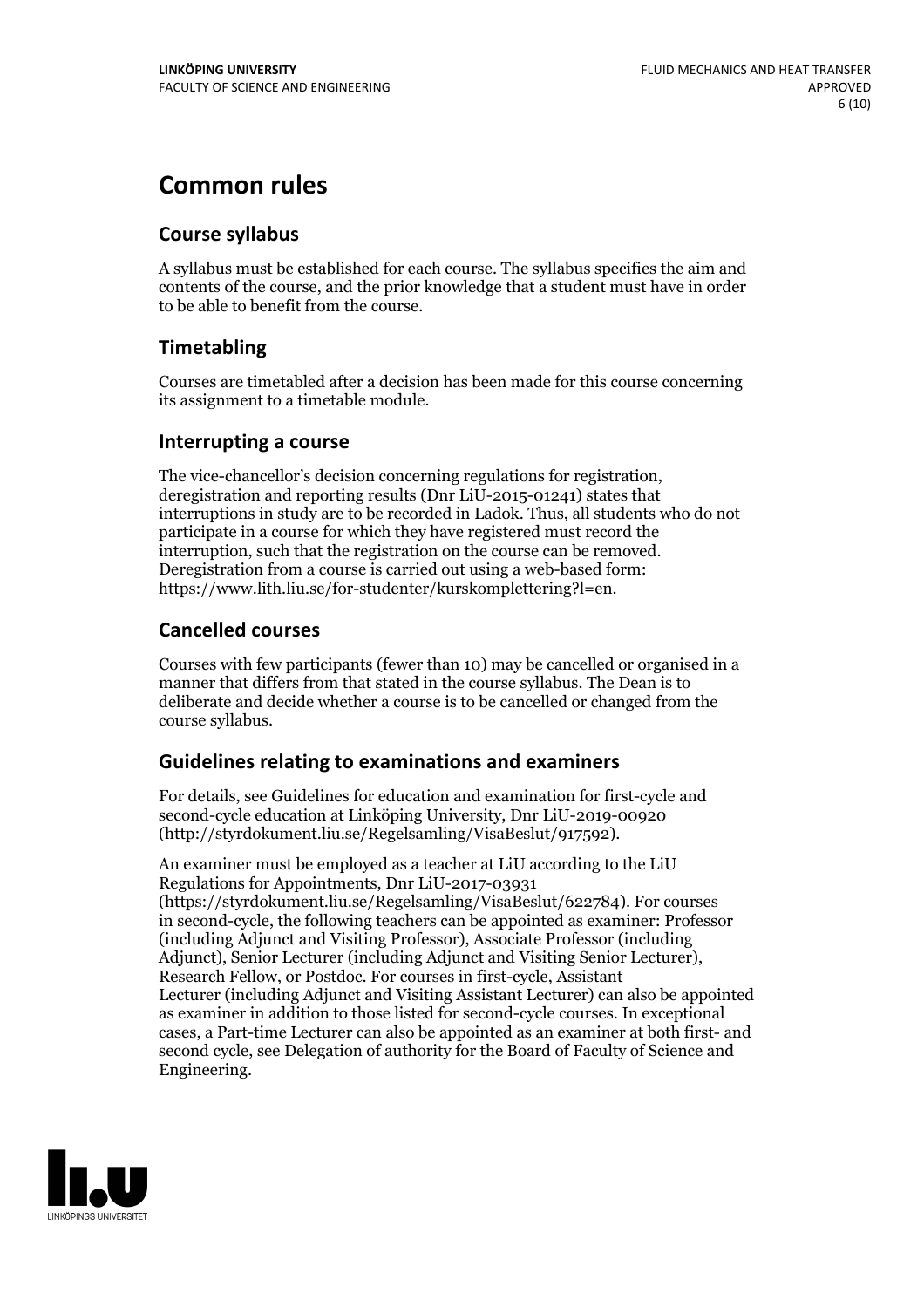### **Forms of examination**

#### **Principles for examination**

Written and oral examinations and digital and computer-based examinations are held at least three times a year: once immediately after the end of the course, once in August, and once (usually) in one of the re-examination periods. Examinations held at other times are to follow a decision of the board of studies.

Principles for examination scheduling for courses that follow the study periods:

- courses given in VT1 are examined for the first time in March, with re-examination in June and August
- courses given in VT2 are examined for the first time in May, with re-examination in August and October
- courses given in HT1 are examined for the first time in October, with re-examination in January and August
- courses given in HT2 are examined for the first time in January, with re-examination in March and in August.

The examination schedule is based on the structure of timetable modules, but there may be deviations from this, mainly in the case of courses that are studied and examined for several programmes and in lower grades (i.e. 1 and 2).

Examinations for courses that the board of studies has decided are to be held in alternate years are held three times during the school year in which the course is given according to the principles stated above.

Examinations for courses that are cancelled orrescheduled such that they are not given in one or several years are held three times during the year that immediately follows the course, with examination scheduling that corresponds to the scheduling that was in force before the course was cancelled or rescheduled.

When a course is given for the last time, the regular examination and two re-<br>examinations will be offered. Thereafter, examinations are phased out by offering three examinations during the following academic year at the same times as the examinations in any substitute course. If there is no substitute course, three examinations will be offered during re-examination periods during the following academic year. Other examination times are decided by the board of studies. In all cases above, the examination is also offered one more time during the academic year after the following, unless the board of studies decides otherwise.

If a course is given during several periods of the year (for programmes, or on different occasions for different programmes) the board or boards of studies determine together the scheduling and frequency of re-examination occasions.

#### **Retakes of other forms of examination**

Regulations concerning retakes of other forms of examination than written examinations and digital and computer-based examinations are given in the LiU guidelines for examinations and examiners, http://styrdokument.liu.se/Regelsamling/VisaBeslut/917592.

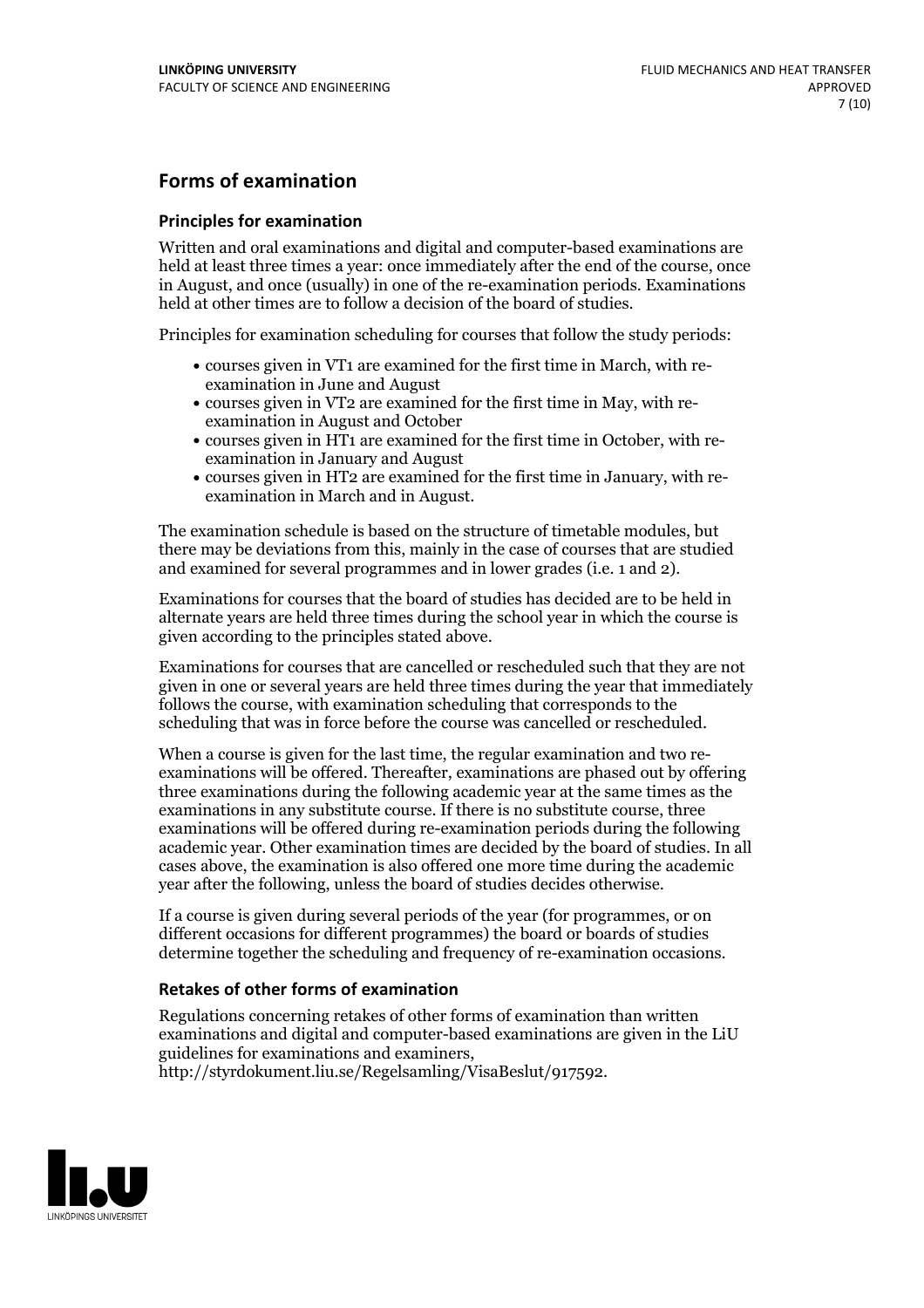#### **Registration for examination**

Until January 31 2021, the following applies according to previous guidelines: In order to take an written, digital or computer-based examination student must register in advance at the Student Portal during the registration period, which Candidates are informed of the location of the examination by email, four days in advance. Students who have not registered for an examination run the risk of being refused admittance to the examination, if space is not available.

From February 1 2021, new guidelines applies for registration for written, digital or computer-based examination, Dnr LiU-2020-02033 (https://styrdokument.liu.se/Regelsamling/VisaBeslut/622682).

Symbols used in the examination registration system:

\*\* denotes that the examination is being given for the penultimate time.

\* denotes that the examination is being given for the last time.

#### **Code of conduct for students during examinations**

Details are given in a decision in the university's rule book: http://styrdokument.liu.se/Regelsamling/VisaBeslut/622682.

#### **Retakes for higher grade**

Students at the Institute of Technology at LiU have the right to retake written examinations and digital and computer-based examinations in an attempt to achieve a higher grade. This is valid for all examination components with code "TEN", "DIT" and "DAT". The same right may not be exercised for other examination components, unless otherwise specified in the course syllabus.

A retake is not possible on courses that are included in an issued degree diploma.

#### **Grades**

The grades that are preferably to be used are Fail (U), Pass (3), Pass not without distinction  $(4)$  and Pass with distinction  $(5)$ .

- Grades U, 3, 4, 5 are to be awarded for courses that have written or digital examinations.<br>• Grades Fail (U) and Pass (G) may be awarded for courses with a large
- degree of practical components such as laboratory work, project work and
- Grades Fail (U) and Pass (G) are to be used for degree projects and other independent work.

#### **Examination components**

The following examination components and associated module codes are used at the Faculty of Science and Engineering:

Grades U, 3, 4, 5 are to be awarded for written examinations (TEN) and

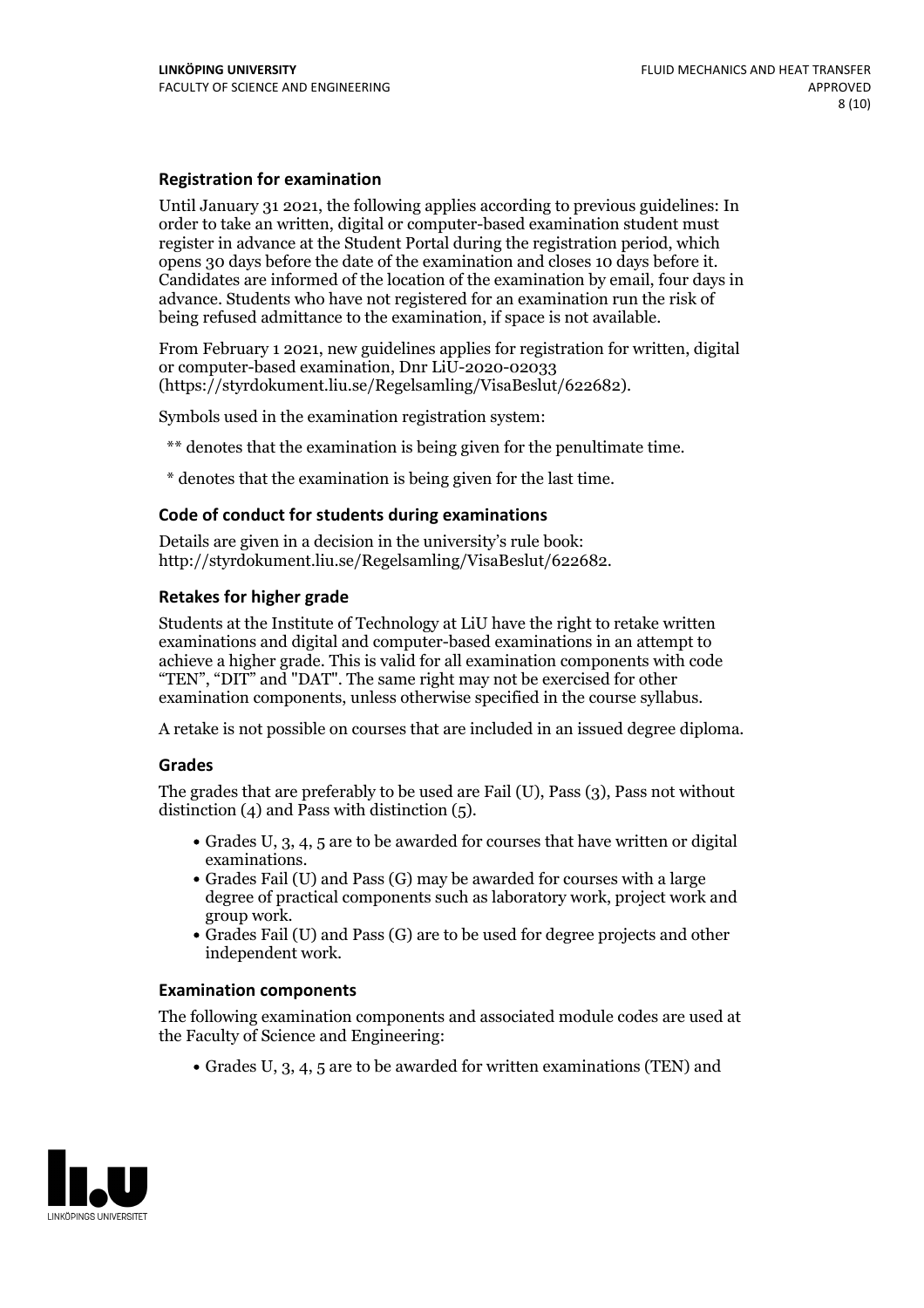- digital examinations (DIT).<br>• Examination components for which the grades Fail (U) and Pass (G) may be awarded are laboratory work (LAB), project work (PRA), preparatory written examination (KTR), digital preparatory written examination (DIK), oral examination (MUN), computer-based examination (DAT), home
- assignment (HEM), and assignment (UPG).<br>• Students receive grades either Fail (U) or Pass (G) for other examination components in which the examination criteria are satisfied principally through active attendance such as tutorial group (BAS) or examination item
- (MOM).<br>• Grades Fail (U) and Pass (G) are to be used for the examination components Opposition (OPPO) and Attendance at thesis presentation (AUSK) (i.e. part of the degree project).

In general, the following applies:

- 
- Mandatory course components must be scored and given <sup>a</sup> module code. Examination components that are not scored, cannot be mandatory. Hence, it is voluntary to participate in these examinations, and the voluntariness must be clearly stated. Additionally, if there are any associated conditions to the examination component, these must be clearly stated as well.<br>• For courses with more than one examination component with grades
- U,3,4,5, it shall be clearly stated how the final grade is weighted.

For mandatory components, the following applies: If special circumstances prevail, and if it is possible with consideration of the nature ofthe compulsory component, the examiner may decide to replace the compulsory component with another equivalent component. (In accordance with the LiU Guidelines for education and examination for first-cycle and second-cycle education at Linköping University, http://styrdokument.liu.se/Regelsamling/VisaBeslut/917592).

For written examinations, the following applies: If the LiU coordinator for students with disabilities has granted a student the right to an adapted examination for a written examination in an examination hall, the student has the right to it. If the coordinator has instead recommended for the student an adapted examination or alternative form of examination, the examiner may grant this if the examiner assesses that it is possible, based on consideration of the course objectives. (In accordance with the LiU Guidelines for education and examination for first-cycle and second-cycle education at Linköping University, http://styrdokument.liu.se/Regelsamling/VisaBeslut/917592).

#### **Reporting of examination results**

The examination results for a student are reported at the relevant department.

#### **Plagiarism**

For examinations that involve the writing of reports, in cases in which it can be assumed that the student has had access to other sources (such as during project work, writing essays, etc.), the material submitted must be prepared in accordance